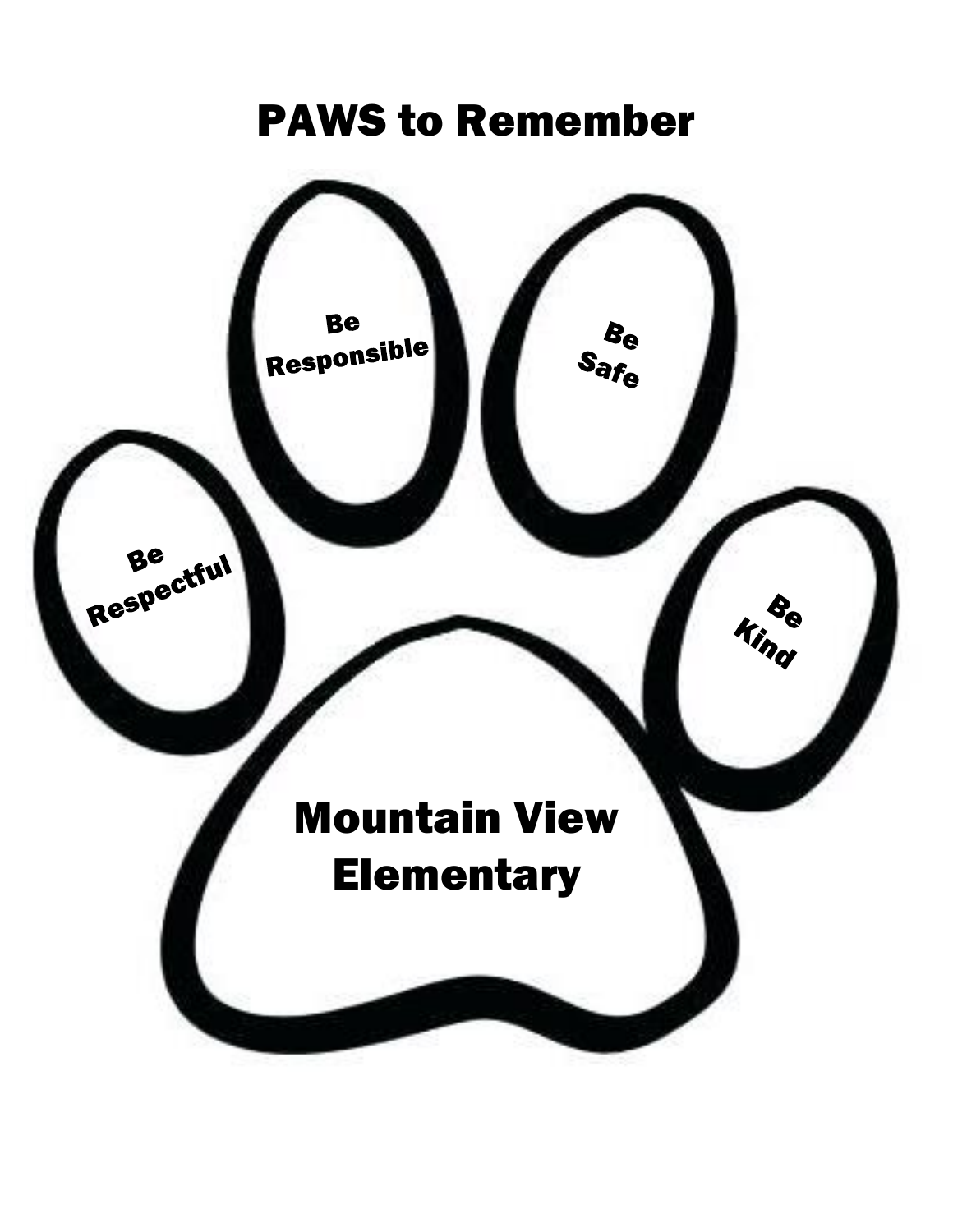# **Positive Behavior Intervention and Supports Overview**

Mountain View Elementary is excited to announce the kick-off of our first year as a PBIS (Positive Behavior Intervention and Supports) school! PBIS focuses on creating and sustaining school-wide, classroom, and individual systems of support that improve the educational environment for all children. Our aim is to explicitly teach behavioral expectations and then recognize the positive behaviors shown by students.

While we have tried parts of PBIS in the past, by fully implementing PBIS, we hope to reduce school and classroom behavior disruptions and educate all students about acceptable school behaviors. Our PBIS implementation focuses on clearly defined expectations, research-validated practices, supportive administrative systems, and information for problem-solving behaviors.

All staff members at Mountain View Elementary will establish regular, predictable, positive learning and teaching environments. The staff members will serve as positive role models to students as they teach expected school behaviors. Our school has already started utilizing a system for recognizing and rewarding expected behaviors through our PAWsitive Tickets. Students will have the opportunity to be selected for Mountain Lion of the Month to recognize important life skills such as compassion, honesty, and respect. By improving the school environment, we hope to increase learning time and promote academic success for every student.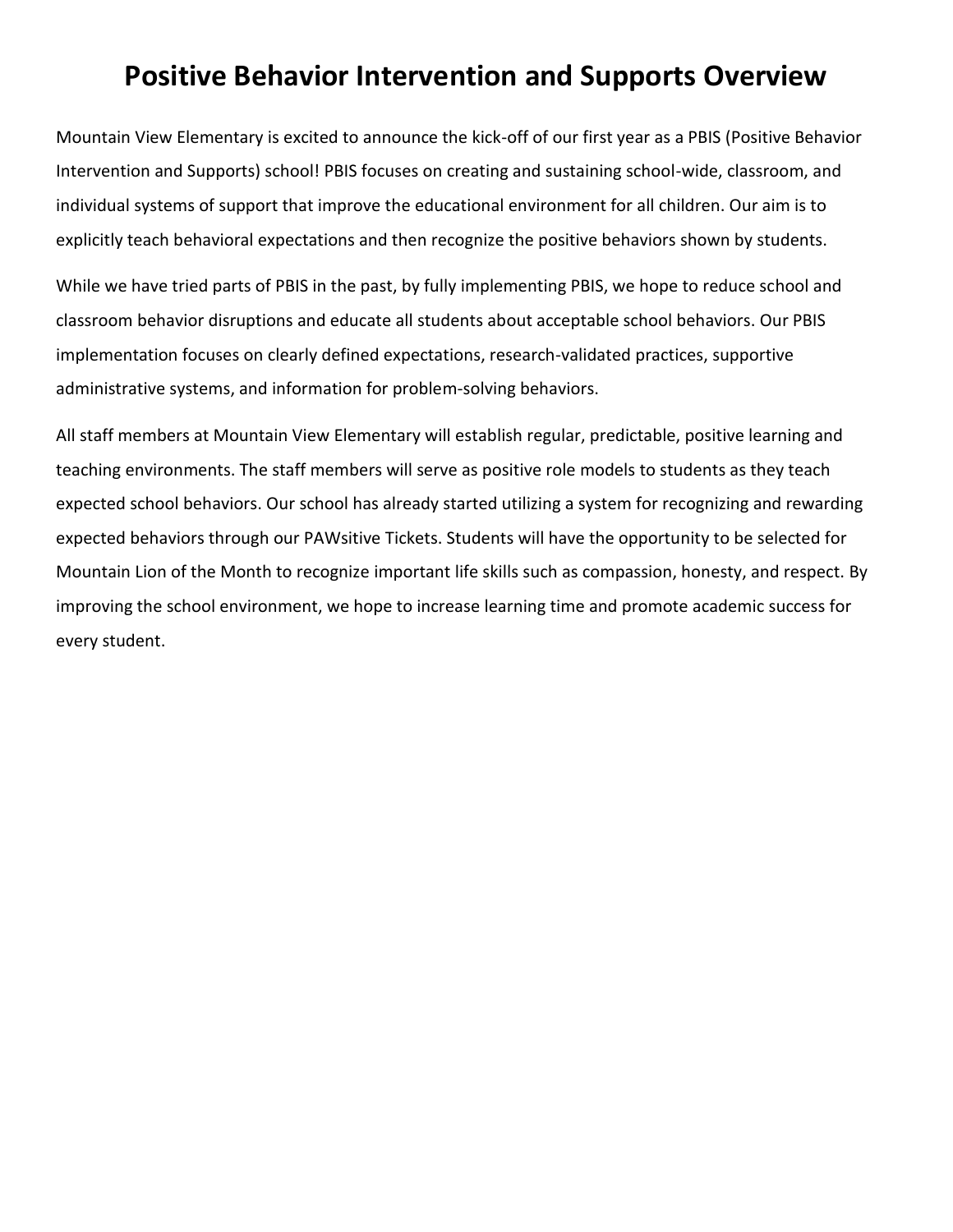### PAWS to Remember Matrix

| <b>Mountain View</b><br><b>Elementary</b> | <b>Be Respectful</b>                                                                                                                                | <b>Be Responsible</b>                                                                                                                                                                                                                                                                                 | <b>Be Safe</b>                                                                                                                                                                  | <b>Be Kind</b>                                                                                                                                  |
|-------------------------------------------|-----------------------------------------------------------------------------------------------------------------------------------------------------|-------------------------------------------------------------------------------------------------------------------------------------------------------------------------------------------------------------------------------------------------------------------------------------------------------|---------------------------------------------------------------------------------------------------------------------------------------------------------------------------------|-------------------------------------------------------------------------------------------------------------------------------------------------|
| <b>Playground</b>                         | <b>Voice level 3</b><br><b>Take turns</b><br>Ask to be<br><b>included</b><br>Use manners                                                            | <b>Follow adult</b><br>$\bullet$<br><b>instructions</b><br><b>Have all needed</b><br>clothing<br><b>Use equipment</b><br>$\bullet$<br>appropriately<br><b>Return</b><br>equipment to<br>appropriate<br><b>location</b><br>Use a hallpass to<br>$\bullet$<br>enter the<br>building                     | <b>Stay in recess</b><br>$\bullet$<br>area<br><b>boundaries</b><br>Know,<br>$\bullet$<br>communicate,<br>and follow game<br>rules<br><b>Report problems</b><br>٠<br>to an adult | <b>Show good</b><br>sportsmanship<br><b>Include others</b><br>$\bullet$<br><b>Help others</b><br>$\bullet$<br><b>Encourage</b><br><b>others</b> |
| <b>Lunchroom</b>                          | <b>Voice level 1-2</b><br>Wait your turn<br>$\bullet$<br>in lunch line<br>order<br><b>Raise your</b><br>$\bullet$<br>hand and wait<br>to be excused | <b>Sit at the table</b><br>$\bullet$<br>with the flag<br><b>Follow serving</b><br>procedures<br>Go directly to<br>$\bullet$<br>your seat after<br>getting your food<br><b>Stay in your seat</b><br><b>Clean up after</b><br>yourself<br>Throw away all<br>garbage and food<br>before going<br>outside | <b>Walk</b><br>$\bullet$<br>Keep hands,<br>$\bullet$<br>feet, objects to<br>self                                                                                                | <b>Use kind words</b><br>Use good table<br>$\bullet$<br>manners                                                                                 |
| <b>Hallways</b>                           | Voice level 0-1<br><b>Pick up</b><br>garbage<br><b>Stay in your</b><br>personal<br>space                                                            | <b>Walk in a straight</b><br>$\bullet$<br>line<br>Go directly to<br>your destination<br><b>Use a hallpass</b><br>when not with an<br>adult                                                                                                                                                            | <b>Stay to the right</b><br>$\bullet$<br>Keep hands,<br>feet, objects to<br>self                                                                                                | <b>Greet others</b><br>with a smile or<br>wave                                                                                                  |
| <b>Restrooms</b>                          | <b>Voice level 0-1</b><br>$\bullet$<br><b>Stay in your</b><br>personal<br>space<br><b>Respect</b><br>privacy                                        | <b>Be quick and</b><br>quiet<br><b>Clean up after</b><br>yourself                                                                                                                                                                                                                                     | <b>Wash and dry</b><br>$\bullet$<br>hands<br><b>Report problems</b><br>$\bullet$<br>to an adult<br>Keep hands,<br>$\bullet$<br>feet, objects to<br>self                         | <b>Use kind words</b><br>$\bullet$                                                                                                              |
| <b>Bus and</b><br><b>Bus stop</b>         | Voice level 0-1<br><b>Follow</b><br>directions of<br>the driver                                                                                     | <b>Keep the bus</b><br>clean<br><b>Be on time</b>                                                                                                                                                                                                                                                     | <b>Stay in your seat</b><br>٠<br><b>Report</b><br>$\bullet$<br>problems to an<br>adult<br>Keep hands,<br>$\bullet$<br>feet, objects to<br>self                                  | <b>Use kind words</b>                                                                                                                           |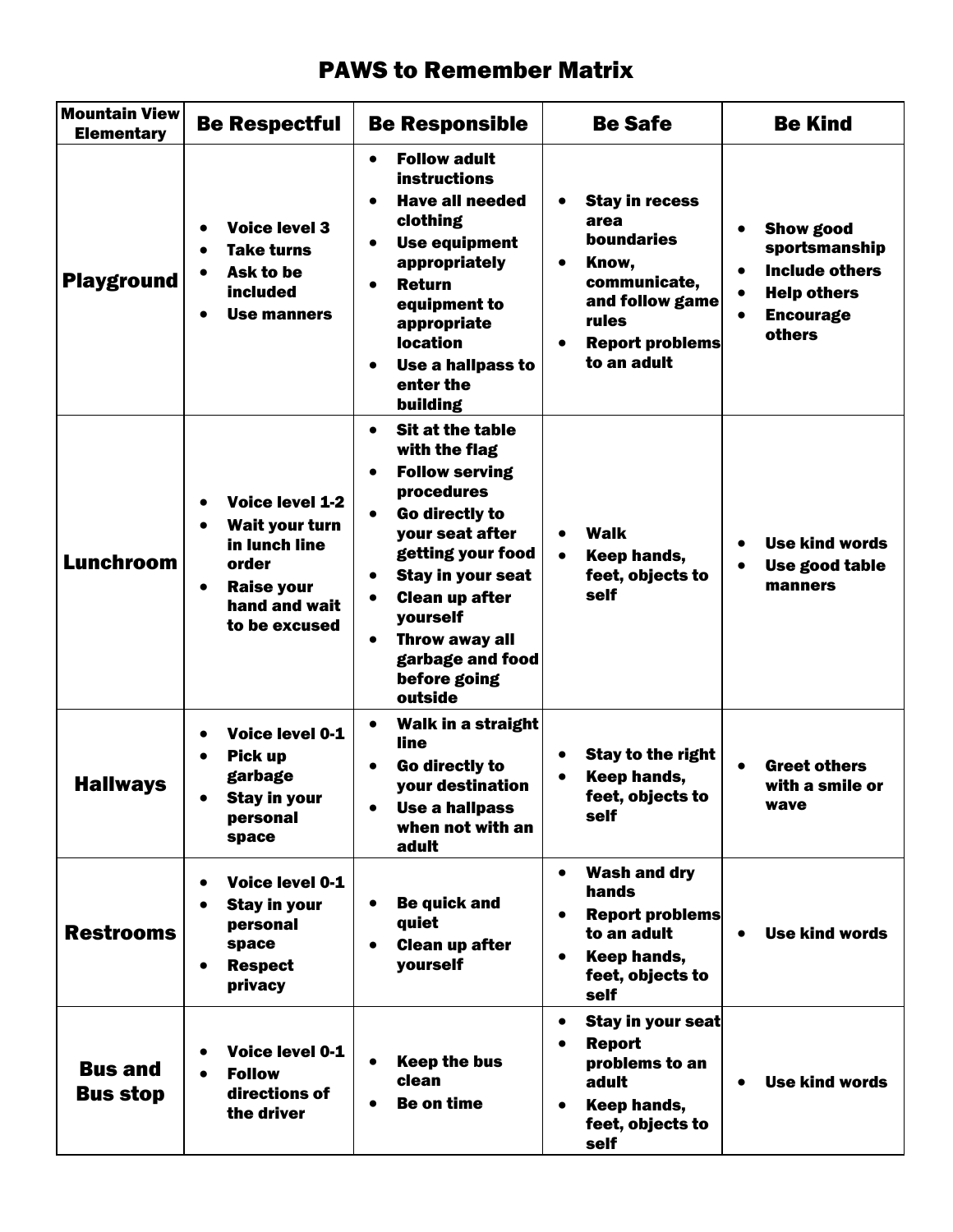# **Student Recognition System**

An integral part of our PBIS initiative is to recognize the positive behavior shown by our students!

#### **PAWsitive Tickets:**

Students will be individually recognized when they are caught following our school rules: Be Respectful, Be Responsible, Be Safe, Be Kind! Staff members will acknowledge and compliment students who are exhibiting PAWsitive behaviors by giving them specific, positive feedback along with a PAWsitive ticket. Students will be given a copy of the ticket to share at home that day. The PAWsitive tickets will be entered into a weekly drawing for rewards.

#### **Mountain Lion of the Month:**

Each month, we will be focusing on a specific skill. Students will be taught the Mountain Lion of the Month skill during the first week of each month. Students who have exemplified the trait throughout the month will have the chance to be recognized as Mountain Lion of the Month for their classroom. They will receive a certificate, be recognized in our trophy case, and have lunch with the principal.

These will be the essential monthly skills: September – Responsibility October – Respect November – Honesty January – Perseverance

February – Initiative March – Compassion April – Optimism May – Contemplation

## **Discipline Procedures**

Mountain View Elementary will use consistent procedures for handling discipline. Teachers and Support Staff will address all minor infractions in the classroom or learning environment. Teachers or Support Staff will refer all major infractions to the office by completing a Behavior Alert Form and referring the student for Administrative support. If a student receives a Behavior Alert Form, parents will be notified by school personnel. Parents must sign and return the Behavior Alert Form.

School Suspensions will be determined on a case-by-case basis, and in accordance with District policy. Students committing major offenses will be given the opportunity to share their version of the incident with school personnel. Other students and/or staff members involved will also be permitted to report their involvement in, or witness of, the incident. After gathering all the facts, the administrator will make a decision as to the consequences for the student/s involved. In the event of a student suspension, the parent will be contacted by school personnel (by phone if the contact numbers are current, or by suspension letter).